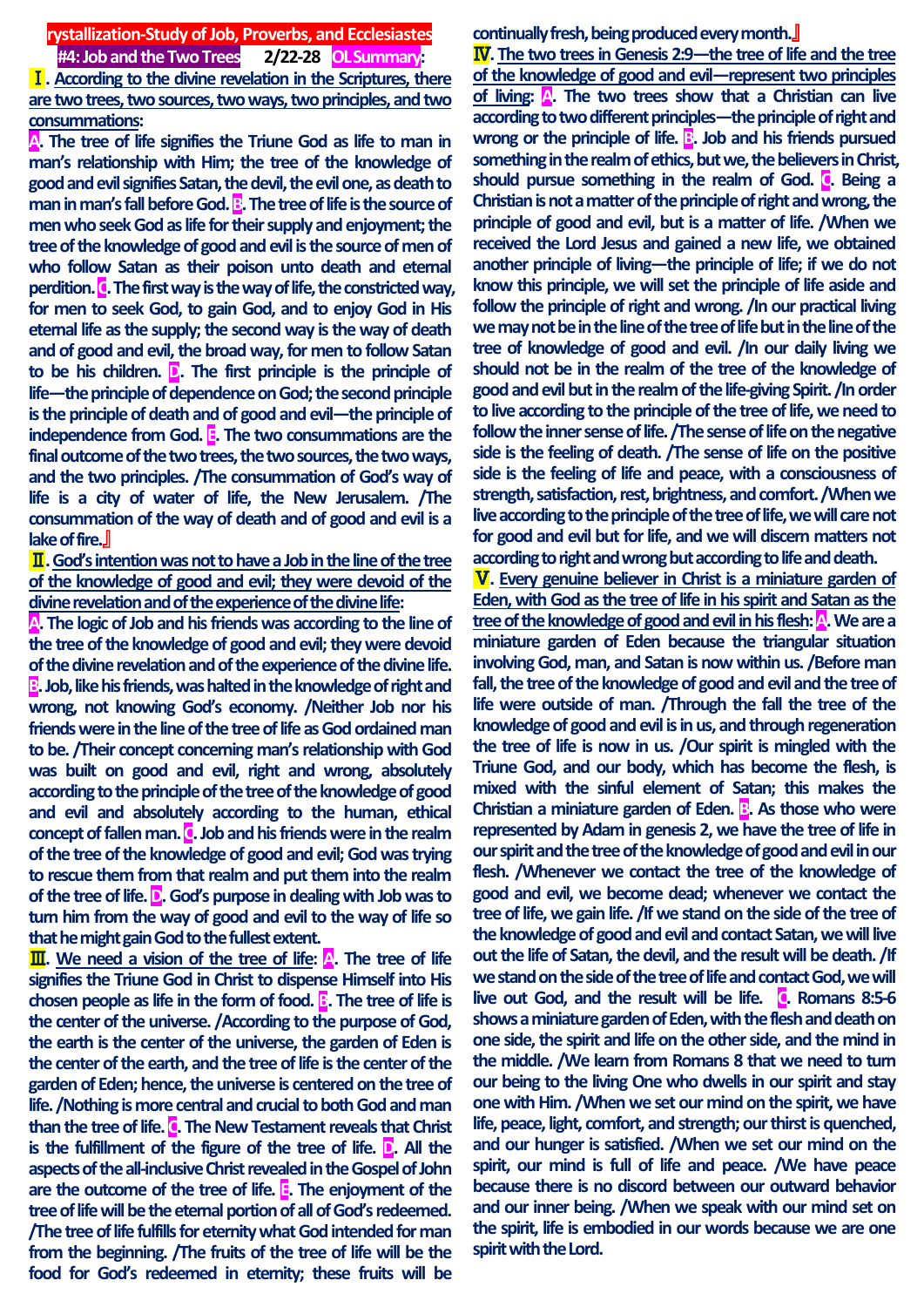CP1:Ifyou put your mind on the spirit, there is peace beyond understanding, and you can walk on the way of life and go forward OL1:According to the divine revelation in the Scriptures, there are two trees, two sources, two ways, two principles, and two consummations. Gen. 2:9 And out of the ground Jehovah God caused to grow every tree that is pleasant to the sight and good for food, as well as the tree of life in the middle of the garden and the tree of the knowledge of good and evil. 17 But of the tree of the knowledge of good and evil, of it you shall not eat; for in the day that you eat of it you shall surely die.The tree of life ends in the cityof water, the tree of the knowledge of good and evil must end in the lake of fire. All the evil things in Revelation 22 are involved with the lake of fire. Thus, the two ends are the city of water and the lake of fire. Between the two sources and the two ends are two lines, which become two ways. The first tree signifies God only as life, with no implications of other elements....The second tree signifies Satan as death, with the implications of knowledge, good, and evil.Whereas God is simple, Satan is very complicated. According to the divine revelation, knowledge is Satan, good is Satan, and evil is Satan.Today the world is in an age that worships knowledge. Before eating of the fruit of the tree of the knowledge of good and evil, Adam and Eve were ignorant, not knowing, so they had no sin. After they ate of the tree of knowledge, their eyes were opened, and they became knowledgeable. That was sin. We all consider that to commit sin is sin, but we may not consider

The genuine good is God Himself; hence, gaining Godequals gaining the genuine good. When the rich young ruler came to the Lord Jesus and called Him, "Good Teacher," the Lord Jesus said, "Why do you call Me good? No one is good except One—God" (Mark 10:17-18). If besides God we gain any other good, that is terrible. If we touch the good things outside of God, this means that we touch Satan.

that knowing sin is sin.

The first principle is the principle of life, according to which all men in the way of life keep their contact with God, and by which they seek God, gain God, possess God, and enjoy God, step by step, until they reach the fullest extent. The second principle is the principle of death and of good and evil, in which all men in the way of death follow Satan either consciously or unconsciously, and through which theyreject God and His way of life to be Satan's companions unto death and eternal perdition. The two ends are the two destinations of the two ways men take in their relationship with God. The New Jerusalem, as the best and most glorious end of God's way of life, is a dynamic incentive for us to seek God until we gain Him to the fullest extent according to His love and grace; and the lake of fire, as the worst and most miserable end of Satan's way of death and of good and evil, should be a solemn warning to the men who follow Satan in his way against God's economy, to turn from his way of death to God's way of life that they may escape Satan's eternal judgment and eternal perdition, according to God's righteousness and justice.

## Application: New ones and Youth/College students

You must not think that eating from the tree of knowledge of good and evil is a small thing, or that a little bit is okay. Eating from the tree of knowledge of good and evil will set you back in the Christian race in the wrong direction.

God's intention in dealing with you is to adjust you from the principle of good and evil according to ethics to the principle of life according to God, which is his logic (way of thinking) about your relationship with God. Instead of following common sense or culture, open your mind and set your mind on the spirit. Life is dispensed from the spirit to the mind, and you will be led by the Spirit of God. Rom.8:6 For the mind set on the flesh is death, but the mind set on the spirit is life and peace.  $14$  For as many as are led by the Spirit of God, these are sons of God.

A Brother's Testimony: When I decided to take the exam for the master's program and was studying, I was frustrated because my studies were not going well. I was worried that I would not pass the entrance exam, so I often prayed, "Lord Jesus, I have been so absorbed in club activity for three years that I have not studied much, so it is difficult for me to study for the entrance exam. However, since I haven't been looking for a job, if I don't pass the entrance exam, it will be very hard. If I pass, I will be able to manage, so please let me pass the exam". (At that time, there were almost no mid-career hires, so if you couldn't pass the graduate school, you had to spend a year job-hopping or wasting time taking exams.There was no one to do such a thing.) No matter how many times I prayed in this way, I had no peace. One day, after praying, the Lord said to me, "Do you love me or do you love the blessings I give you?" I immediately replied, "Don't be so rigid, I will love you as long as you let me pass, just let me pass". We had this conversation three times. And each time, I was filled with anxiety inside. Then I realized that I could not change the Lord, and finally I put my mind on the spirit and prayed, "Lord, I repent. Forgive me for the impurity of my heart. Whether I pass or not, I will love you." After praying this way, I was immediately filled with the peace of God that surpassed human understanding. At the same time, I had the feeling that the Lord was leading me to higher education. Then, contrary to the expectations of most people around me, I passed the exam. I could learn a lot because I was desperate for graduate school. ①You need to have a pure heart toward the Lord Jesus, so you need to love the Lord Himself, not His blessings outside.<sup>2</sup> When your mind is set on the spirit, there is peace that is beyond human understanding. In this sense of life, we have the Lord's leading and blessing, and we can move on.③If you set your mind on the flesh and pray, there will be no peace, only the sense of death, such as impatience and anxiety, etc., and there is no leading nor blessing. $(4)$  realized that the center of the universe is the tree of life and I cannot change this divine planordained by God. Prayer: Oh Lord Jesus, God's intention in dealing with me is to adjust my thinking from the principle of good and evil according to ethics to the principle of life according to God. Instead of following common sense or culture, I set my mind on the spirit and I desire to be led by the Spirit of God. If I set my mind on the flesh and eat from the tree of knowledge of good and evil, there is no peace, only the sense of death, such as impatience, anxiety, etc. There is no leading nor blessing. I set mymind on the spirit and come to the tree of life, the center of the universe, and eat from Christ. Amen!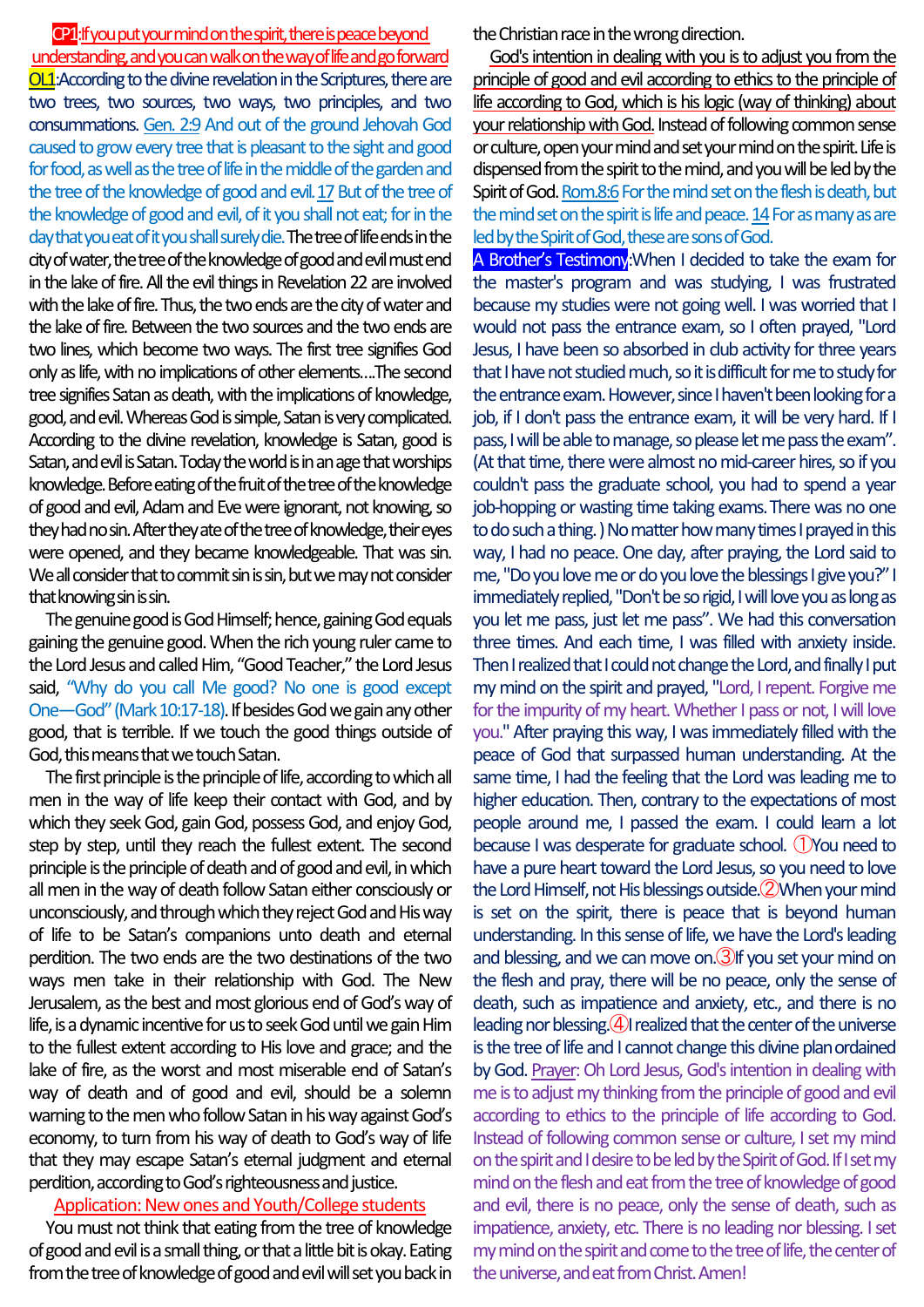## CP2:Treeof life is the center of the universe. Renew consecration and walk and go on in the line of tree of life in the business life.

OL1: God's intention was not to have a Job in the line of the tree of the knowledge of good and evil but a Job in the line of the tree of life: OL2: We need a vision of the tree of life. John 11:25 Jesus said to her, I am the resurrection and the life...6:48 I am the bread of life. Adam ate the tree of the knowledge of good and evil. This tree was thus sown into Adam and grew within him, and it has been growing in all of Adam's descendants. At Job's time the tree of the knowledge of good and evil was only two thousand years old, but now it is six thousand years old. Today the entire human race is a race constituted according to the tree of the knowledge of good and evil. …As long as this tree is growing among the human race, there will be no peace.

Before we were regenerated, we were in the line of the tree of the knowledge of good and evil. When we were regenerated, Christ planted Himself into us as the tree of life.  $\cdots$ In our married life, for example, we may be in the line of the tree of knowledge, and by the way we talk with ourspouse we may not only grow this tree but also water it and fertilize it. What, then, should we do? We need to remember Paul's word in Galatians 2:20-"It is no longer I who live, but it is Christ who lives in me"—and turn from the tree of knowledge to the tree of life.

Job, like his friends, was halted in the knowledge of right and wrong, not knowing God's economy, not realizing in an adequate way the purpose of God's creating of man. He and his friends were devoid of the divine revelation and of the experience of the divine life. He had no idea that God had no intention to increase his perfection, uprightness, righteousness, and integrity. Rather, God's intention was to strip all these human virtues which he had as his contentment, that he could seek and gain only God Himself. Neither his friends nor he were in the line of the tree of life as God ordained man to be.

For instance, we need to be one spirit with the Lord in our speaking. Before I speak for the Lord, I pray one simple prayer: "Lord, be one spirit with me that I may be one spirit with You. Lord, speak in my speaking and make my speaking Your speaking." This is to live in the dispensing of the eternal economy of God. When we live and speak in this way, we enjoy the divine dispensing, and Christ increases within us. Christ grows in us and we grow in Christ. Suppose there is a problem between you and your spouse. You should not do anything, for whatever you do will be in the realm of the tree of the knowledge of good and evil. You should simply pray-read Galatians 2:20…. Do not care for the problem or your anger—just care for Christ living in you. The tree of life is the center of the universe.

According to the purpose of God, the earth is the center of the universe, the garden of Eden is the center of the earth, and the tree of life is the center of the garden of Eden.... Nothing is more central and crucial to both God and man than the tree oflife. Application to the business person/graduate students

The tree of life, according to God's Economy, is the center of the center of the center of the universe (see diagram below). You must set the tree of life the center of your business life, your research life, and your family life. Testimony of a brother: After graduate school, I did five years of full-time service and started working before I turned 30. Before I started, I prayed like this, "I will work with the spirit of full time service. I had planned to serve full time all my life, but under the Lord's guidance, I become a businessperson. However, I will work with the spirit of full-time service. My main business is to walk the path of life, Christ and the church. My business is a side business. If I fail in my main business, even if my side business is blessed, my life is a failure. Please don't let my life be a failure. I will now renew my consecration. Renew my mind day by day in my business life. Make me one of the overcomers".

Once I started the actual work, I had the following problems, which gave me an opportunity to renew my logic (thinking).

①Since everyone around me was ambitious, they thought I was odd and considered me as someone who lacked ambition and unmotivated. It was true that I lacked a sense of responsibility and common sense as a member of society that I had to contribute to the company since I was receiving salary. I needed to repent on this point.

②I was amazed at the old, inefficient, and nonessential Japanese way of building relationships over drinks in the evening. I hypothesized that if I became a manager in the future, I would have a significant advantage over other companies simply by changing this point. When I became a manager, I tried this out and found that it had an excellent effect in motivating my employees. In fact, most of them were exhausted by the frequent drinking sessions.

③Due to traditional influences, Japanese society clearly has discriminatory notions toward female employees. However, they claim that they do not have such a notion (for example, the statement of the former president of the Tokyo Olympics Organizing Committee). When I chose my direct subordinates, I chose them in the order of their ability, and as a result, all seven department heads were female. A business life based on consecration was filled with practical opportunities to renew my mind. When considering who to be the leaders, I put my mind to the spirit and was saved from the Japanese cultural logic (way of thinking) to think logically and successfully. I think the function of the sisters is also extremely important in the

地

Tree of life is the center of the center of the center of the universe